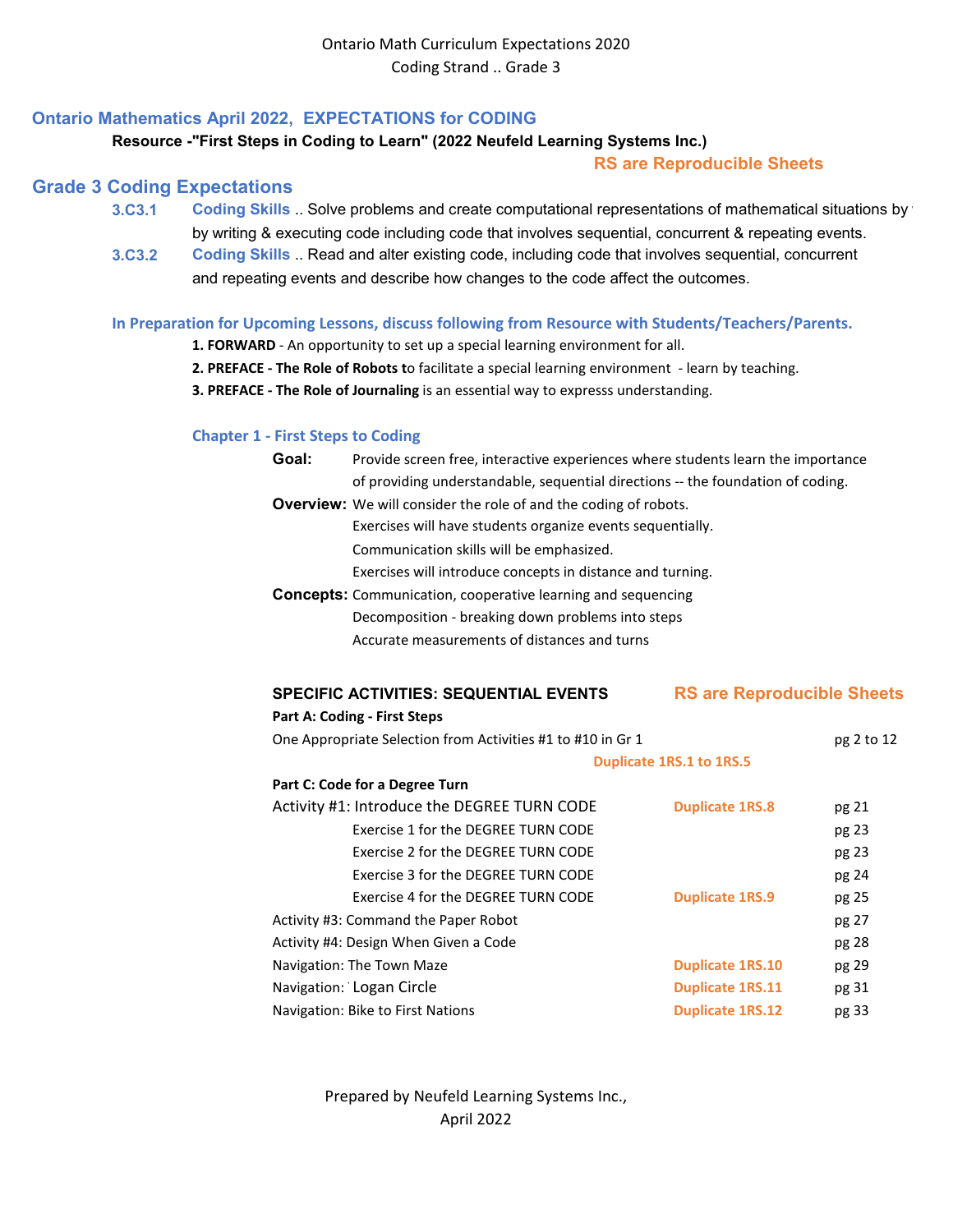## **Grade 3 Coding Expectations continued**

#### **Chapter 2 - Code a Floor Robot … the Blue-Bot**

**Goal:** The popular Blue-Bot brings STEM - Science, Technology, Engineering, Mathematics and communication into the classroom and builds foundational skills

**Overview:** Apply the robot's keys to enter code into Blue-Bot.

Apply estimation to determine distances & turns

**Concepts:** Investigate results of code.

Given code, predict results or outcomes.

Given results, an action or outcome, one can predict code.

Sequencing, directionality, problem-solving, counting, estimation

### **SPECIFIC ACTIVITIES: SEQUENTIAL EVENTS**

### **Part A: Code Blue-Bot with Blue-Bot's Keys**

| <b>Investigation Activity</b>                  | <b>Duplicate 2RS.1</b>  | pg 37 |
|------------------------------------------------|-------------------------|-------|
| Activity #1a: Investigate Code                 | <b>Duplicate 2RS.2</b>  | pg 38 |
| Activity #4: CODE - PREDICT -TEST              | <b>Duplicate 2RS.5</b>  | pg 42 |
| Activity #7: CODE IT to CREATE IT              | <b>Duplicate 2RS.8</b>  | pg 45 |
| Activity #8: CREATE IT then CODE IT            | <b>Duplicate 2RS.9</b>  | pg 46 |
| Part C: Code Blue-Bot by Tablet or Computer    |                         |       |
| Information, Preparation                       |                         | pg 54 |
| <b>Investigation Activity</b>                  |                         | pg 56 |
| <b>Prediction Activity #1</b>                  | <b>Duplicate 2RS.10</b> | pg 57 |
| Prediction Activity #2: REPEAT                 | <b>Duplicate 2RS.11</b> | pg 58 |
| Prediction Activity #3:                        | <b>Duplicate 2RS.12</b> | pg 59 |
| Prediction Activity #4:                        | <b>Duplicate 2RS.13</b> | pg 60 |
| Prediction Activity #5: CREATE, CODE           | <b>Duplicate 2RS.14</b> | pg 61 |
| Prediction Activity #6: THERE from HERE        |                         | pg 62 |
| MATH THEATRE: a special activity for gr 3 to 5 |                         | pg 63 |
|                                                |                         |       |

#### **Chapter 3 - "An Environment for Interactive Coding"**

**Overview:** Introducing the LOGO Learning Environment.

**Concepts:** Apply clear and concise learning skills.

Sequencing, Directionality, Problem-solving, Counting, Estimation, Repeating

### **SPECIFIC ACTIVITIES: SEQUENTIAL EVENTS, REPEATING EVENTS**

| Introduction to LOGO Learning Environment; Acquiring LOGO |                        | pg 66 |
|-----------------------------------------------------------|------------------------|-------|
| The LOGO Screen                                           |                        | pg 70 |
| Activity #1: Explanation                                  |                        | pg 71 |
| Activity #1: Investigate, Predict, Journal                | <b>Duplicate 3RS.1</b> | pg 72 |
| Activity #2: Investigate, Predict, Journal                | <b>Duplicate 3RS.2</b> | pg 73 |
| Activity #3: Investigate, Predict, Journal                | <b>Duplicate 3RS.3</b> | pg 74 |
| Activity #4: Shape Up                                     | <b>Duplicate 3RS.4</b> | pg 75 |

Prepared by Neufeld Learning Systems Inc., April 2022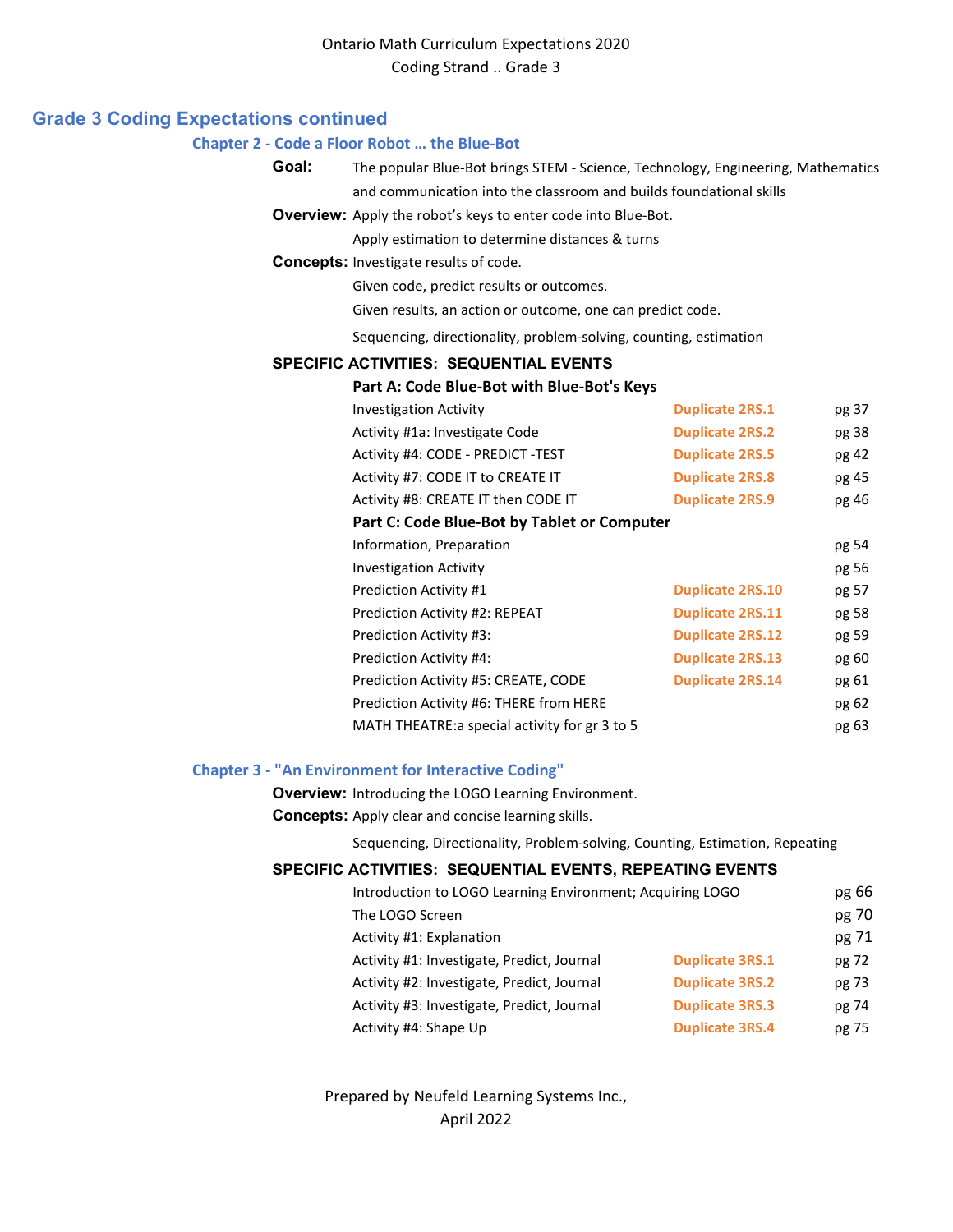# Ontario Math Curriculum Expectations 2020 Coding Strand .. Grade 3

| Activity #5: Shape Up on Blue-Bot paired     |                  | <b>Duplicate 3RS.5</b>  | pg 76 |
|----------------------------------------------|------------------|-------------------------|-------|
| Activity #6: Shape Up on Blue-Bot            |                  | <b>Duplicate 3RS.6</b>  | pg 77 |
| Activity #7: Shape Up by Logo Code           |                  | <b>Duplicate 3RS.7</b>  | pg 78 |
| Activity #8: Shape Up on Blue-Bot paired     |                  | <b>Duplicate 3RS.8</b>  | pg 79 |
| Activity #9: REPEAT, Wait, Color, Setwidth   |                  | <b>Duplicate 3RS.9</b>  | pg 80 |
| Activity #10: Predict and Reinforce REPEAT   |                  | <b>Duplicate 3RS.10</b> | pg 82 |
| Activity #11: Logo  Experiments in Art Class |                  |                         | pg 83 |
| Activity #14: TASKS within 7 Mazes           |                  |                         |       |
| Task 1:                                      | Josh Maze        | <b>Duplicate 3RS.11</b> | pg 91 |
| Task 2                                       | Jer Maze         | <b>Duplicate 3RS.13</b> | pg 92 |
| Task 3                                       | Mars Maze        | <b>Duplicate 3RS.14</b> | pg 93 |
| Task 4                                       | Katie Maze       | <b>Duplicate 3RS.14</b> | pg 93 |
| Task 5                                       | <b>Town Maze</b> | <b>Duplicate 3RS.15</b> | pg 94 |
| Task 6                                       | Logan Circle     | <b>Duplicate 3RS.16</b> | pg 94 |
| Task 7                                       | <b>Bike Maze</b> | <b>Duplicate 3RS.17</b> | pg 95 |
|                                              |                  |                         |       |